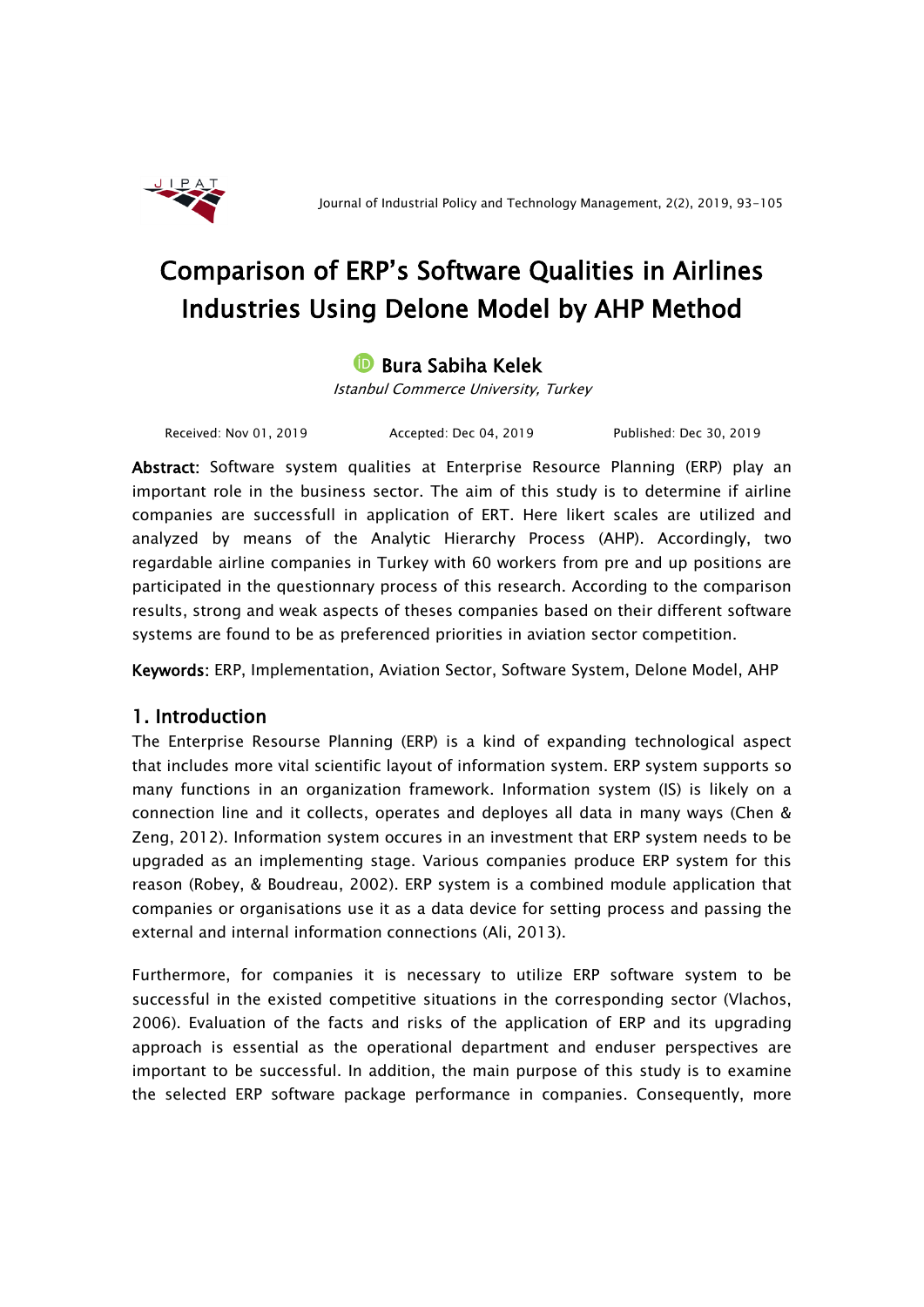critical questions have been established to determine the powerfulness of software selection in operational land.

The purpose of this study is to examine and analyze the factors of utilizing the software inflencing workers and their intention, operational process, acceptance and flows in aviation sector to get the best solution. For this purpose, two different software users have been chosen. Accordingly, to explore the best ERP suppliers in Turkishairlines the Analytic Hierarchy Process (AHP) approach is utilized. After the main researched questions determined, both of them will be asked for six main questions, having 30 sub-criterias. Meanwhile factor results will be tested by AHP method to rank understudy companies. Accordingly, firstly ERP background and then aviation perspectives after Delone model will be investigated in this research. With the analysis of the underlying relationships, the software system importantance for companies will be declared with the main attention of aviation sector in Turkey.

#### 2. The Importance of ERP

ERP covers considerable information parts connected with so many sectoral aspects such as human resource, production planning, purchase and sales units (Umble, 2003). ERP systems are a kind of software packages which is comprised of modul units with a complicated system. For business administration, ERP is the more qualified information technology to get a desired answer. The working processes of the companies combined to various information network to get and comply with the perfect fit. ERP systems are mentioned to complement all aspects like management, staff, and equipment in one system to access the business goals (Davis, 2005; Bishnoi, 2011). The evolution process of the ERP from the 1960s until 2010 is presented in Figure 1 (Han, et al., 2009; Ngai, et al., 2008).



Figure 1. Chronology of ERP, Material Resource Planning (MRP), Material Resource Planning II (MRP II), Distrubution Resource Planning (DRP), Computer Integrated Manufacturing (CIM)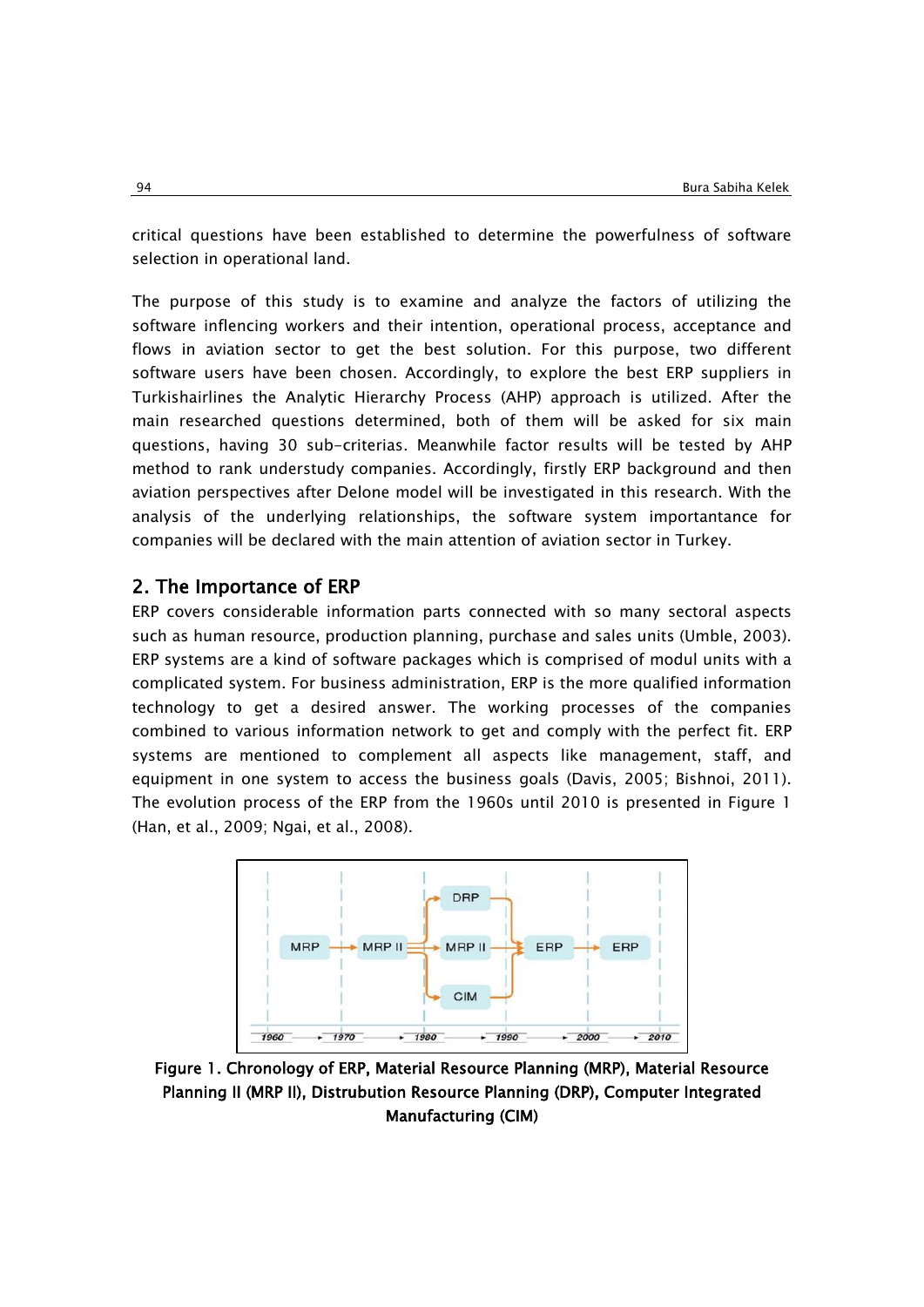Some management systems have been appeared in ERP systems and experts are focused to manage the sources of companies for all department connections automatically. Hence, all databases can be reachable in the same time of the recent situation (Themistocleous, 2001).

## 3. Methodology

This study uses two case study approaches . Firstly, it is aimed to define the deepest appropriates of ERP software system in perspectives of the airplane industry. Also, it can be planned to understand the main level up-and-down factors and to improve based on the underlying facts.

AHP approach is utilized here to determine the relationship between the interested parameters for the purpose of current study. All selected criteria and sub questions are defined by managers and experts in companies. Moreover, the research method is a qualitative case study. In brief, current study is consisted of two main stages. Firstly, to collect the primary data through questionnaries (the exploratory study) and then, to make the relationship assesment based on the result (the main study).

All steps of the project management processes can be expressed as a traditional methodology. In the guideline of the basic project management system, there are five main steps. These steps which can be replaced by themselves are summarized in Figure 2.



Figure 2. The basic steps of the project management system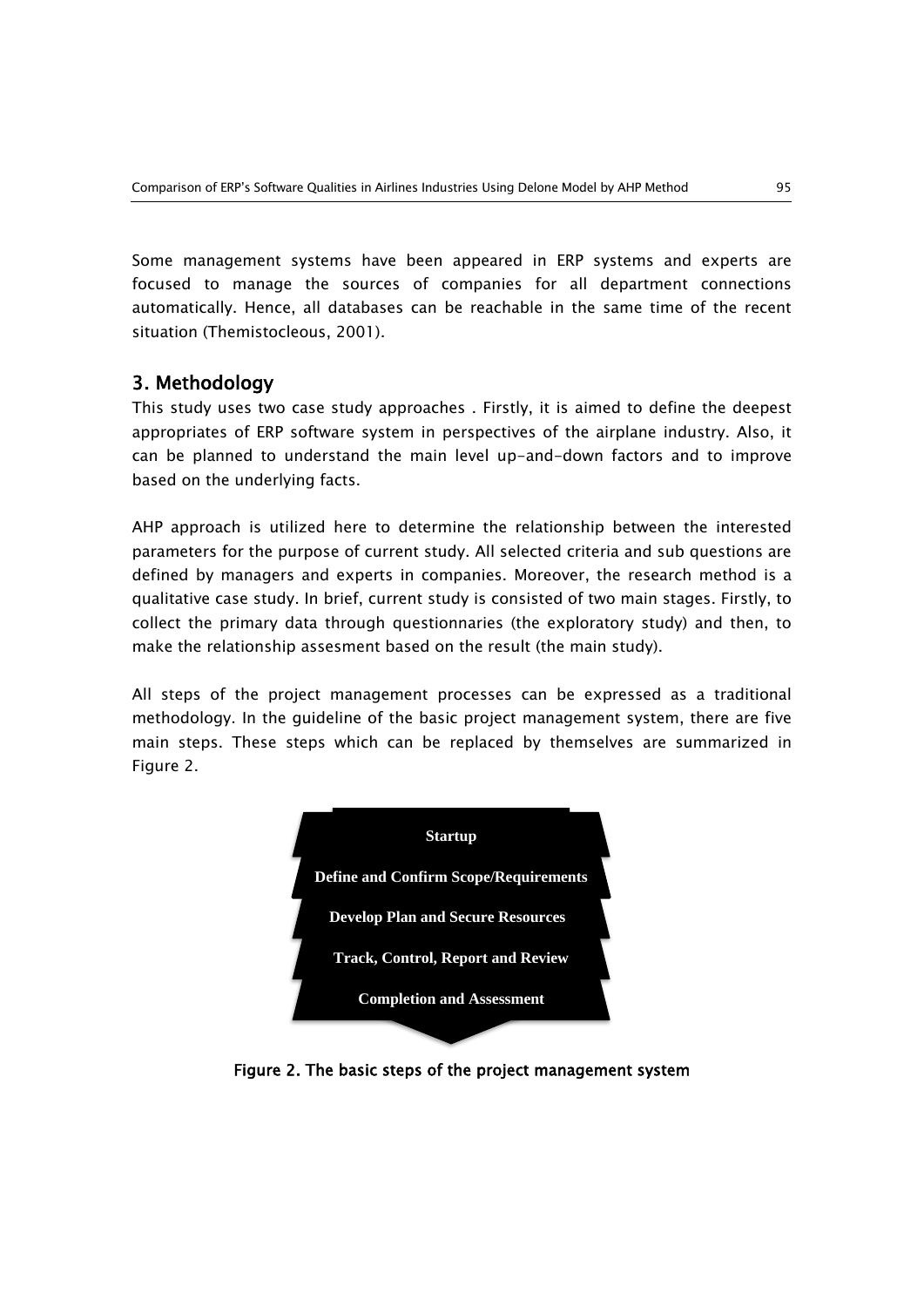Not only the modern methods are not centered in a line of process but also they look for a new aspect in the project management. Some software developments, process improvements and product engineering can be upgraded to get the best solution for IT department.

#### 4. Implementing Appears

It is emphasized that the most vital purpose is to combine all different statuses and processes at sufficient levels among the cloud systems in ERP project that contains superb functions that manages the central line. The second one is tracing (automation) that intents to get rid of some mistakes done by people and also derogate the manual workings around the purposes (Yılmaz & Ozcan, 2011).

There have been several important aspects and contents to help us to define the implementing strategy which adresses the processes of the company or business politics in the lie of the organization requirements. The most important issue here is to determine the exacted pattern for ERP deployment. The second main consept is to choose the leadership to cover or direct all ERP system involved implementation. On the other hand, they have some stages to recover the system as well as the structured approach. The key aspects of an ERP implementation strategy is presented in Figure 3.



Figure 3. Key Aspects of an ERP Implementation Strategy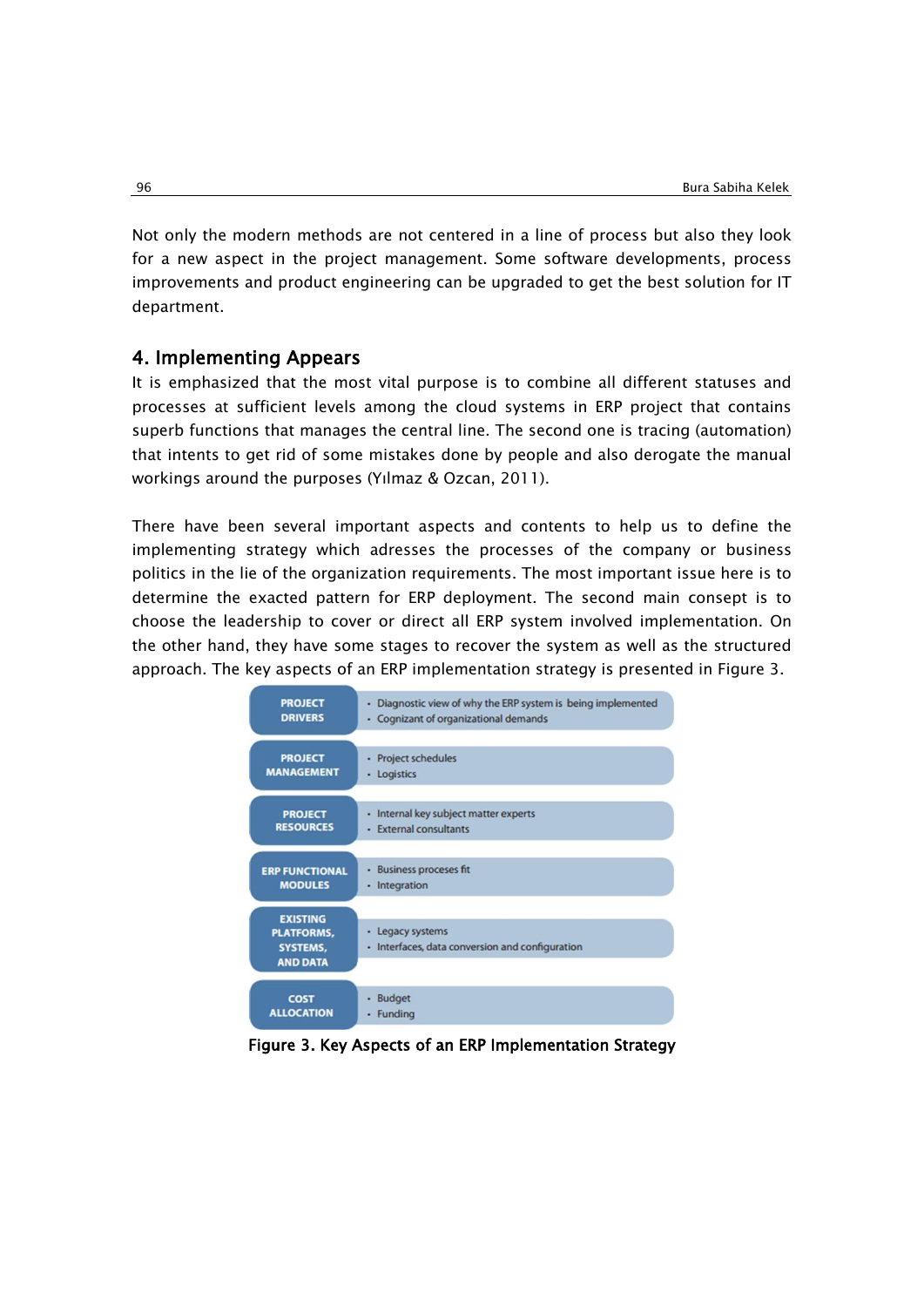#### 5. Research Scale and Model

In this study, two ranked airlines are chosen to examine the growing performance of the interested companies and to define how to deal with their software applications or required preferences. To survey the rank of these two airlines, the Likert scale is utilized as the most trustable measurement approach. It is formed as 5 points scale base so that they aren't close to each other and this means strongly agree is certainly away from agree.

| <b>POSITIVE EXPRESSIONS</b>                                                    |  |  |  |  |  |  |  |
|--------------------------------------------------------------------------------|--|--|--|--|--|--|--|
|                                                                                |  |  |  |  |  |  |  |
| <b>Unstable</b><br>Partly Agree<br>Partly Disagree<br><b>Disagree</b><br>Aaree |  |  |  |  |  |  |  |
|                                                                                |  |  |  |  |  |  |  |
| <b>NEGATIVE EXPRESSIONS</b>                                                    |  |  |  |  |  |  |  |

Table 1. Likert table scores adapted from (Gail M. Sullivan, 2013)

The Likert scale, utilized in this research, has been designed to find and balance the attitude in academic perspective porpuses and has got the global confirm and validity (Ankur Joshi, 2015; DR, 2005). Accordingly, the participants of the study are investigated by means of the applied questionnaries to indicate the level of the agreement scaled from strongly disagree to strongly agree based on a metric scale (Ankur Joshi, 2015; YK, 2006). The utilized evaluation intervals based on the arithmetical average according to the five point likert scale is presented in Table 2.

| Table 2. Evaluation intervals based on the arithmetical average according to the five |
|---------------------------------------------------------------------------------------|
| point likert scale                                                                    |

| Interval      | <b>Options</b>  |
|---------------|-----------------|
| 80,1–00,1     | <b>Disagree</b> |
| 1,81-2,60     | Partly disagree |
| $2,61 - 3,40$ | Unstable        |
| $3,41 - 4,20$ | Partly agree    |
| $4,21 - 5,00$ | Agree           |

The arithmetical average at the abovementioned table has been utilized to evaluate the given answers in the questionnaires. All averages have been supposed on a same interval and all interval calculated as 0,80 points according the equation (1) Point interval = (highest point - lowest point)  $/5 = (5-4) / 5 = 4/5 = 0,80$  (1)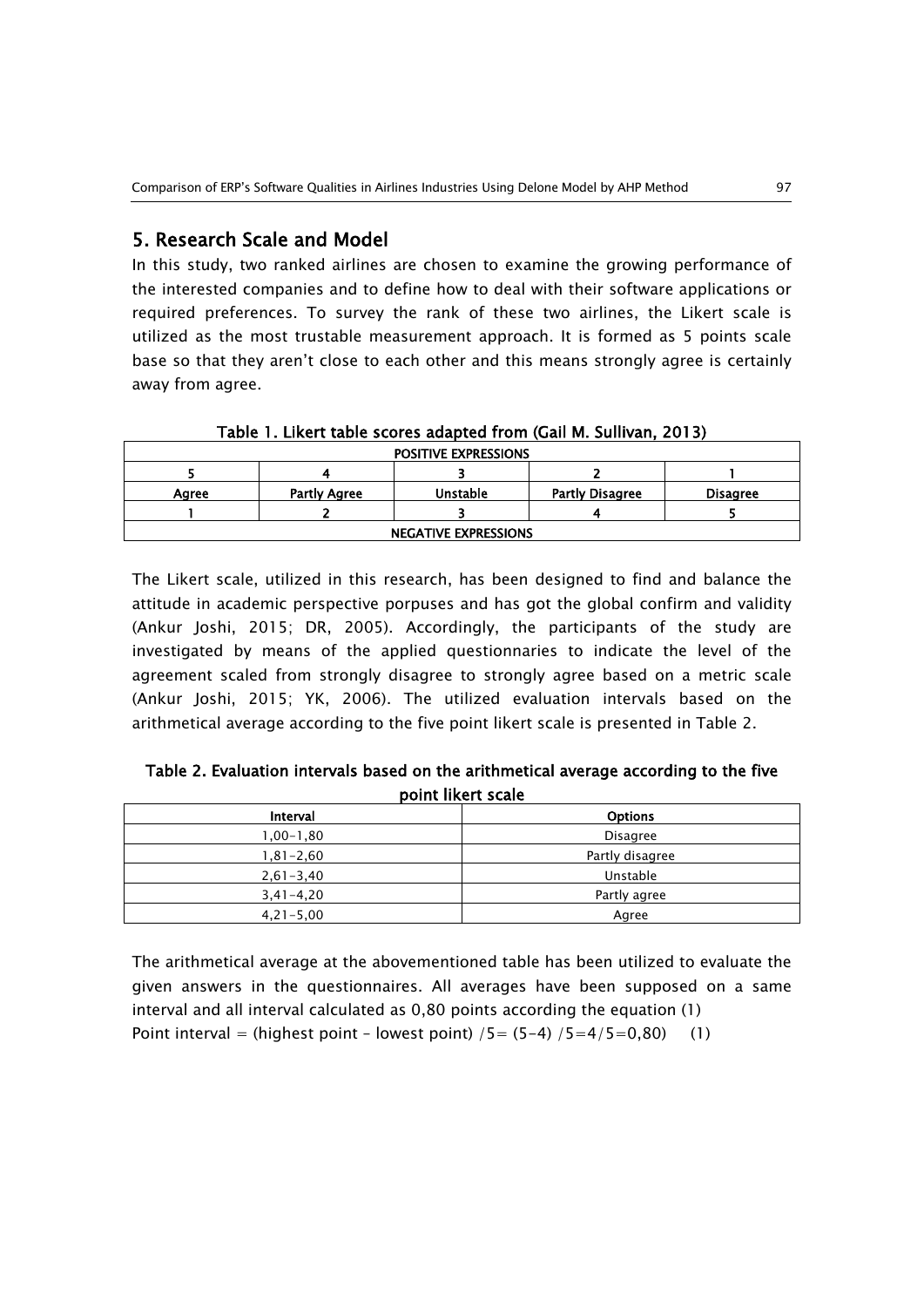#### 5.1 Research Design



#### Figure 4 Research Design

This study uses two case study approach . Firstly , design of the study suitables with the research because searchers are willing to know about the deepest appropriates of ERP software system in the air industry's perspectives. Senior executives in aviation sector related to this researh have predicted to define the basic questions for that they insist of 6 top level questions are composed to inquire to the participiant, consisting of 30 workers, in each airlines. Also, they want to understand the main level up-anddown factors and to improve according to the facts.

AHP is used to determine the study's purpose and all selected criterias and sub questions are defined by managers and experts in companies.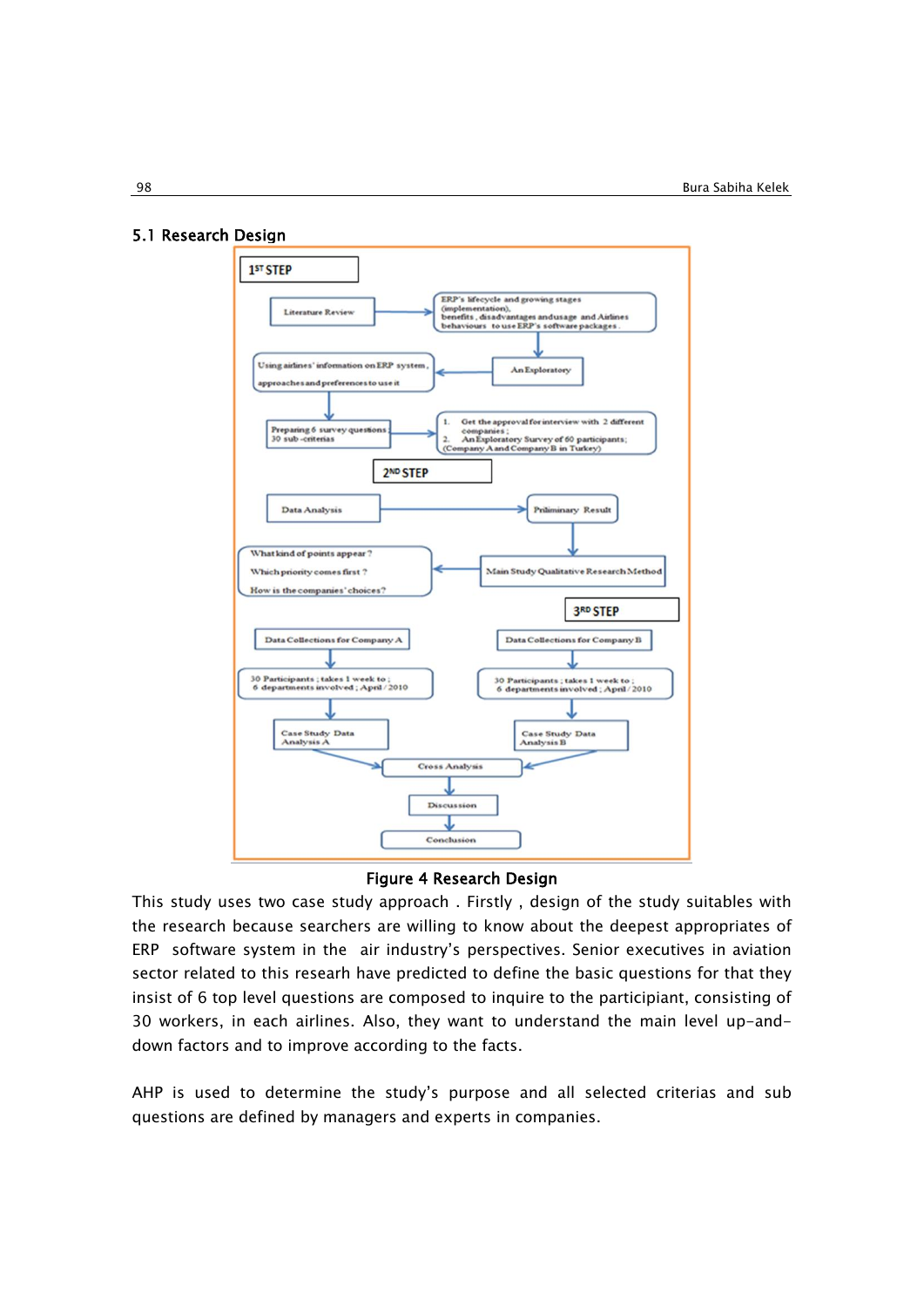Moreover the research method is a qualitative case method. This study is related to two stages like as; collecting primary data through questionnaries ( the exploratory study ) and making proportian assesment using the result ( the main study ).

These questioneries are adapted from Delone and Mclean model of the information system success. It wants to expose whether the business success is in the same line with their enterprise resource planning program's process or not. IS success are measured with the categorized plurality in this model and they have a causal relationship between the defined dimensions as presented in Figure (Wu & Wang, 2006).



Figure 5. IS success model (DeLone & McLean, 1992)

To measure IS success, so many technics are in use. But Delone and McLean's IS model is the most popular one to take into consideration regard to its validiy (Younghwa Lee, 2006; DeLone & McLean, 1992). In this reseacrh, six backbones of airlines are determined and each one has 6 main questions also 30 sub-criterians at total to examine the basic problems or satistactions in their software process in use.

Here, Company A and Company B are the most trustable and popular airlines in Turkey, Europe and Asia. These airlines answer the 5 scaled likert scope to their six different process dimensions using a software program. These airlines are mentioned as low cost carrier but they have chosen two different software programs named  $x$  and z. One of the software programs is a smalled process which expands and upgrades all of the achievements. The other one has a large extention in enterprise resource planning software solution and the examination is studied about the same airline's departments to evaluate all aspects. Appearently this software program comes and sets itself in the business' enterprise from past and day by day it influences all the company's choice or preferences.

#### 5.2. Research Method AHP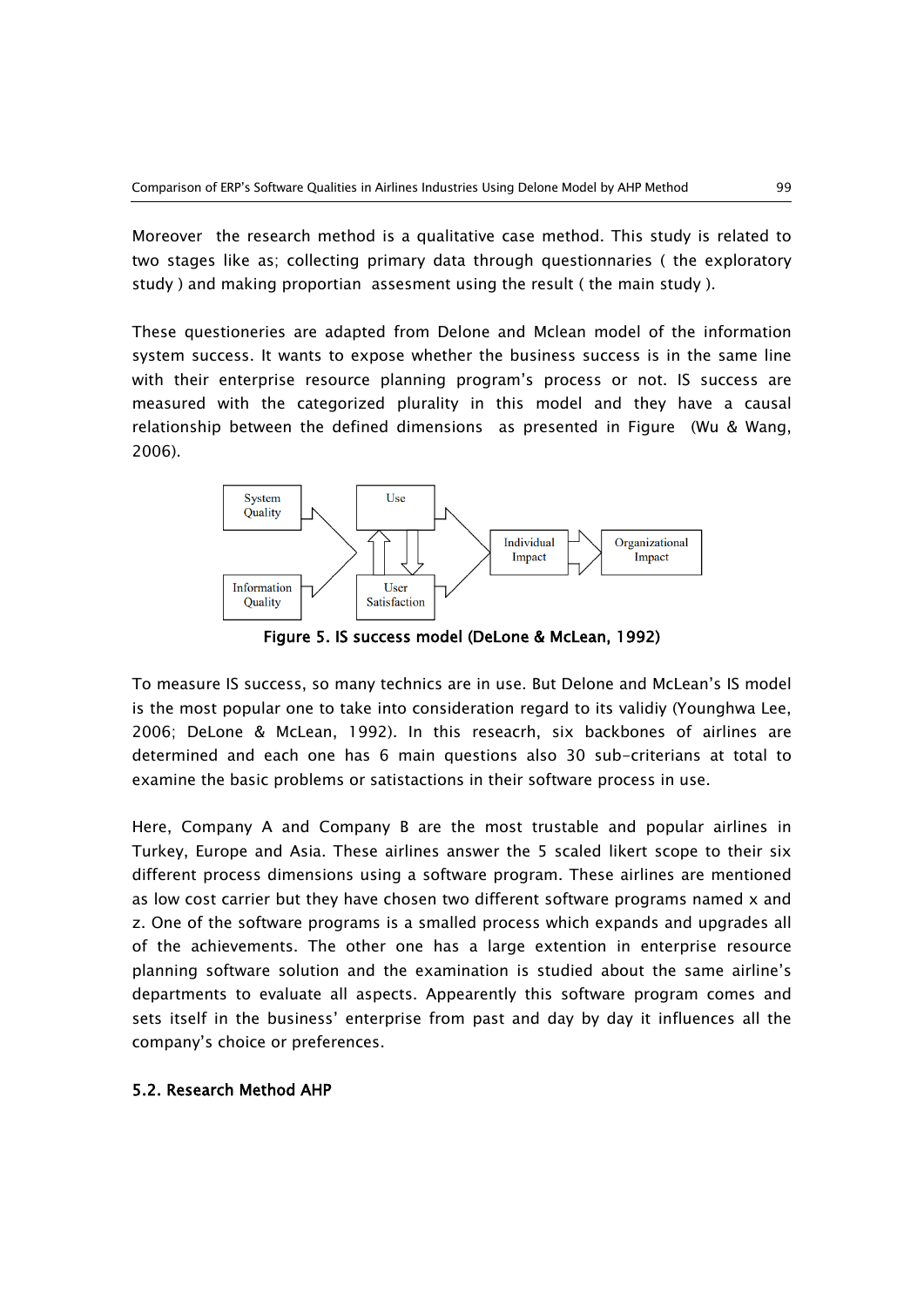We compare the elements over the others based on the scaled numbers to determine how is it significant. In that case, the most important issue is to be regardful for each criterion in comparison (Saaty, 2008).

It is nessesary to use a hierarchy of control in a systematic approach like AHP to determine the corresponding quality. Both notional and measurable aspects are evaluated by means of the AHP methodology (Figure ). In fact, the comparision of the pairs is more efficient than avaluation of a scoring table (Robin & Divahar, 2012).



Figure 6. Analytic Hierarchy Process Framework

AHP approach evaluates the problem in a hierarchical manner, accordingly it is useful to make a research model of analytical hierarchy.



Figure 7. Research model of Software in analytic hierarchy adapted from (Younghwa Lee, 2006), this figure is designed in Superdecision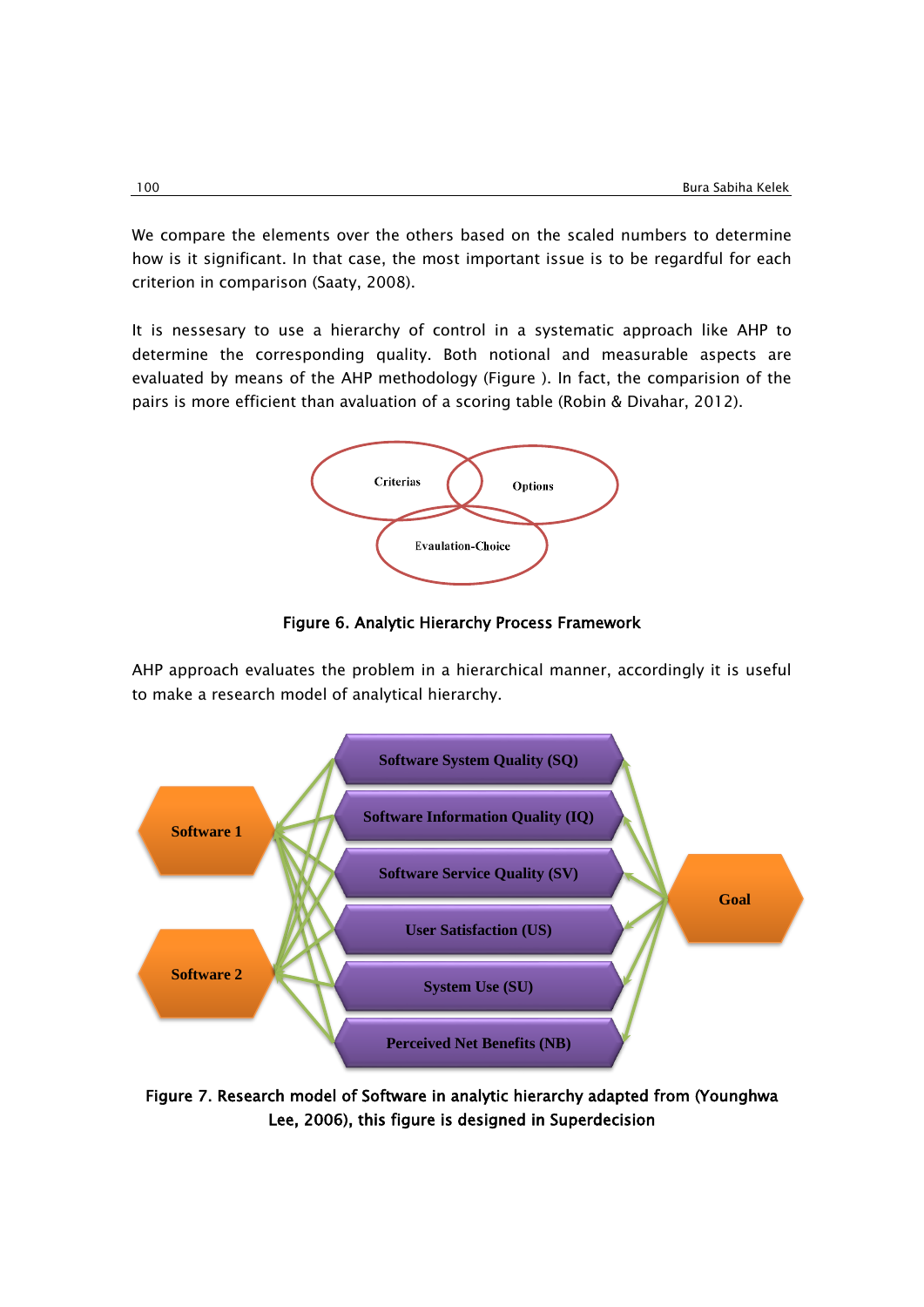#### 5.3. Priority Levels in Qualities

Comparision of the clusters in the matrix has been defined at a high hierarchical way, so that, each airline's percentage of each node has been calculated and the numeric results at the end are determined.

%MQ1 =(MQ1)/( $\Sigma$  MQ1)× 100 = ....% (2)

The above mentioned formula is used to determine the percentage of each main question in each company. Before this calculation, each sub - criteria should be known in average so they are determined according to the following formula.

|[(%MQ1\_B)-(%MQ1\_A┤)]| (3)

We prepare a chart that defines which company has a superiority on each main question in the questionnaire. To evaluate the superiorities, the six matris have been formed as the main questions.

|                                                                                                           | Priority Level in Percentage (%) |           |  |  |
|-----------------------------------------------------------------------------------------------------------|----------------------------------|-----------|--|--|
| Software System Qualifications Subjects in Questionnairy                                                  | Company A                        | Company B |  |  |
| <b>Software System Quality:</b> How good the Software System is in situations<br>of operational qualities | 17,52                            | 18.48     |  |  |
| <b>Software Information Quality:</b> How good the Software System is<br>in.<br>situations of its outputs  | 18,26                            | 18,05     |  |  |
| <b>Software Service Quality:</b> How Good the Software Sytem is in situations<br>of its process           | 17.24                            | 16.31     |  |  |
| User Satisfaction: The sum of personal feelings of pleasure or<br>displeasure about the Software System   | 15,57                            | 15,97     |  |  |
| <b>System Use:</b> The extent of the Software System being used                                           | 15,42                            | 15,40     |  |  |
| <b>Perceived Net Benefits:</b> Valuation of the benefits of the Software System<br>by users               | 15,99                            | 15,78     |  |  |
| Total                                                                                                     | 100                              | 100       |  |  |

#### Table 3. The percentage of the priority level for target companies A and B

| Table 4. The corresponding MQ for target companies A and B |  |  |
|------------------------------------------------------------|--|--|
|                                                            |  |  |

|           |                   |       | .     |           |       |      |           |     |
|-----------|-------------------|-------|-------|-----------|-------|------|-----------|-----|
|           |                   | SQ    | IQ    | <b>SV</b> | US    | SU   | <b>NB</b> |     |
|           | <b>MQ Average</b> | 3,55  | 3,7   | 3,49      | 3,16  | 3,13 | 3,24      |     |
| Company A | <b>MQ % Total</b> | 17,52 | 18.26 | 17.24     | 15,57 | 5.42 | 15,99     | 100 |
|           | MQ Average        | 4.28  | 4.18  | 3.78      | 3.70  | 3,57 | 3.66      |     |
| Company B | MQ % Total        | 18.48 | 18.05 | 6,31      | 15.97 | 5.40 | 15,78     | 100 |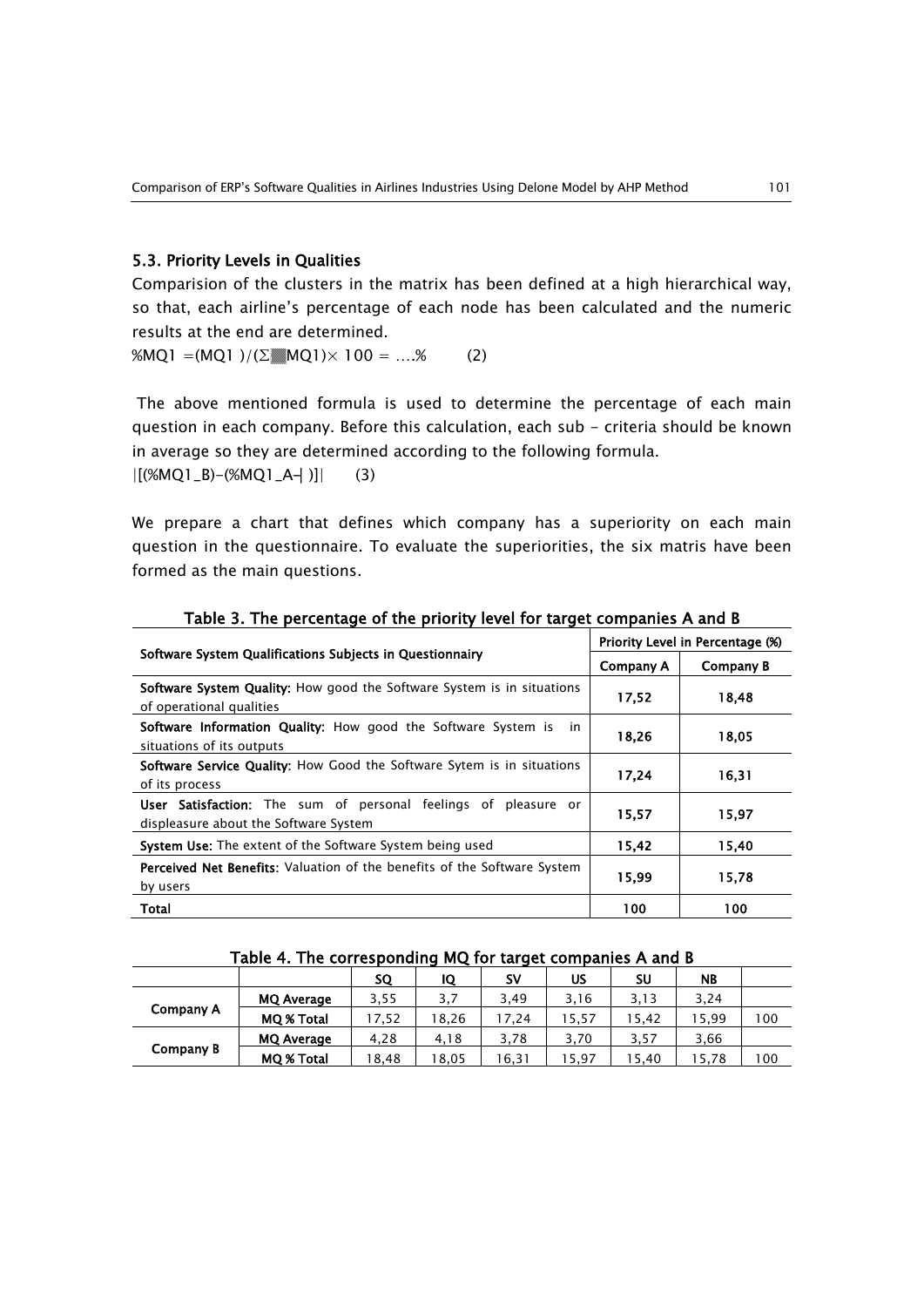|           | Software Satisfaction Ratio |                  |                   |           |      |                  |              |  |
|-----------|-----------------------------|------------------|-------------------|-----------|------|------------------|--------------|--|
| Company A | %                           | <b>Standart</b>  | <b>Evaluation</b> | Company B | %    | Standart         | Evaluation   |  |
|           |                             | <b>Deviation</b> |                   |           |      | <b>Deviation</b> |              |  |
| <b>SQ</b> | 3,55                        | 0,28             | Partly Agree      | <b>SQ</b> | 4,28 | 0,10             | Agree        |  |
| IQ        | 3,70                        | 0,17             | Partly Agree      | IQ        | 4,18 | 0,14             | Partly Agree |  |
| <b>SV</b> | 3,49                        | 0,17             | Partly Agree      | <b>SV</b> | 3,78 | 0,22             | Partly Agree |  |
| US        | 3,16                        | 0,24             | Unstable          | US        | 3,70 | 0,10             | Partly Agree |  |
| <b>SU</b> | 3,13                        | 0,24             | Unstable          | SU        | 3,57 | 0,14             | Partly Agree |  |
| <b>NB</b> | 3,24                        | 0,10             | Unstable          | <b>NB</b> | 3,66 | 0,17             | Partly Agree |  |

|  | Table 5. Each quality has set in a rank to companies* |  |  |  |
|--|-------------------------------------------------------|--|--|--|
|--|-------------------------------------------------------|--|--|--|

### 6. Level of Satisfaction to Companies

According to the researches about the case of domestic performance of airlines, they have examined the priority levels of questions asked at minimum and maximium (Hatipoglu & Isık, 2015).

Based on our questionnaries scores, the satisfaction level of each company can be calculated. Both of them has got the same level of importance in some qualities. AHP weights refer to determine main and sub questions average point in evaluation.

|                     |       | $1$ wwit yi Efwigation of Configuration to $1$ the<br>,,,,,,,, |                          |      |       |                          |                                      |      |                |      |
|---------------------|-------|----------------------------------------------------------------|--------------------------|------|-------|--------------------------|--------------------------------------|------|----------------|------|
|                     |       | <b>Average Point</b>                                           | AHP Importance<br>Weight |      |       | Average of<br>Percentage | <b>Full Average of</b><br>Percentage |      |                | Rank |
| Company             | A     | В                                                              | A                        | B    | A     | В                        | A                                    | в    | A              | В    |
| SQ                  | 21.29 | 25.69                                                          | 0,20                     | 0.46 | 4,26  | 11,82                    | 6,0                                  | 13,8 |                | 2    |
| IQ                  | 25,90 | 29,29                                                          | 0,49                     | 0,24 | 12,69 | 7,03                     | 17,15                                | 8,40 | $\overline{2}$ |      |
| <b>SV</b>           | 17.47 | 18,90                                                          | 0,17                     | 0,13 | 2,97  | 2,46                     | 4,25                                 | 3,25 | 3              | 3    |
| <b>US</b>           | 9.46  | 11,10                                                          | 0,04                     | 0,08 | 0,38  | 0,89                     | 0,6                                  | 1,2  | 6              | 6    |
| SU                  | 12,50 | 14,28                                                          | 0,04                     | 0,04 | 0,50  | 0,57                     | 0,8                                  | 0,8  | 5.             | 5    |
| <b>NB</b>           | 16,20 | 18,28                                                          | 0,06                     | 0,05 | 0,97  | 0,91                     | 0,3                                  | 1,25 | 4              | 4    |
| <b>Satisfaction</b> |       |                                                                |                          |      | 21,77 | 23,67                    |                                      | 28,7 | 0.75           | 0.82 |
| Percentage (%)      |       |                                                                |                          |      |       |                          | 29,1                                 |      |                |      |

Table 6. Evaluation of Companies to AHP Weight

We use each criterion average to find the weight of each sub - criteria multiplying AHP weight of main criteria and the same calculation is used to determine the highest score of all criteria. Then all subtotal of six main citerias scores are collected to compare to the maximum subtotal. As a result, specifying of satisfaction percentage has been possible with compare the maximum total of all criterias to maximum total of all criterias at maximum level. We get the satisfaction percentage of software usage in Company A as % 75 and Company B as % 82.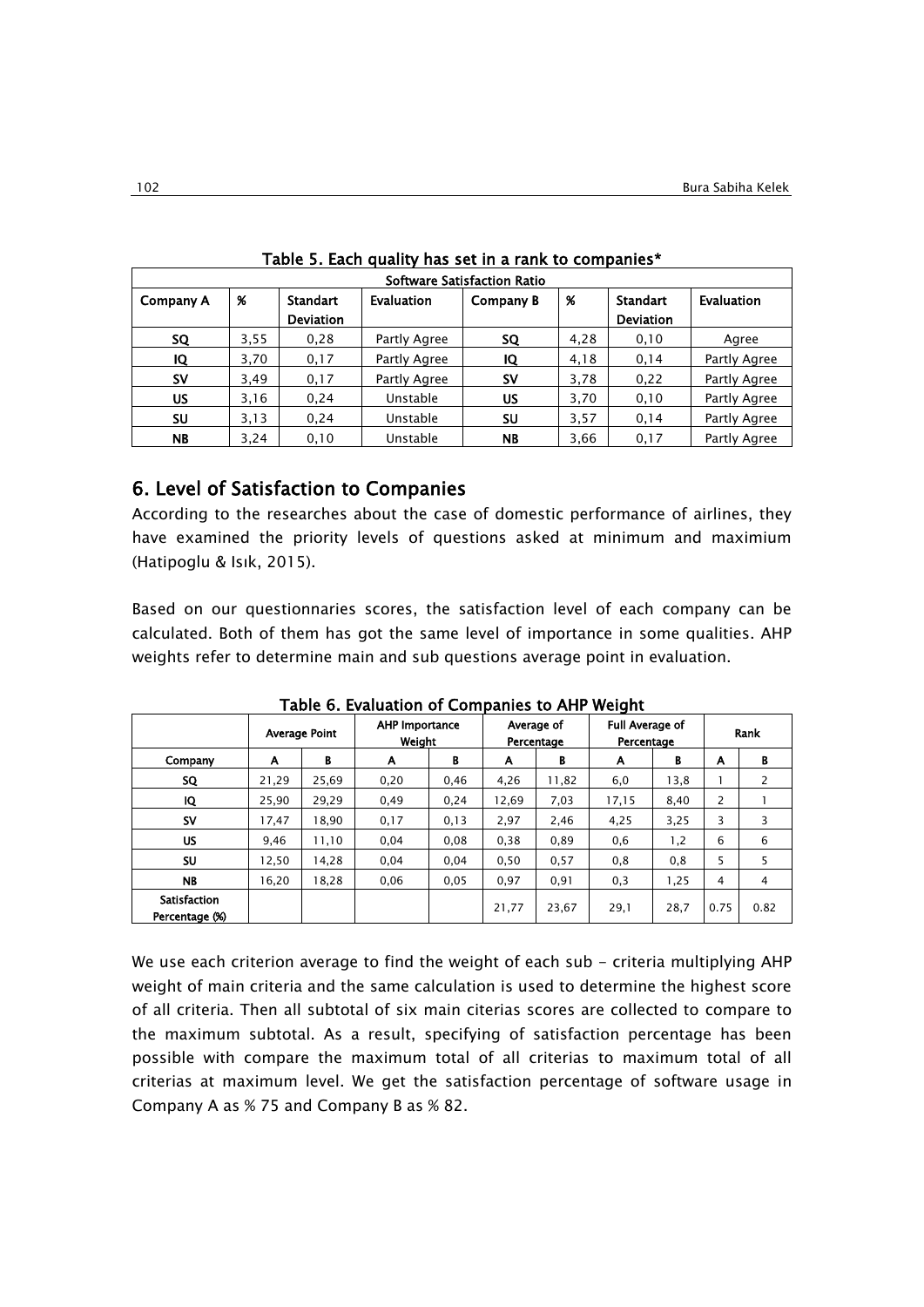Last 4 qualities (SV, US, SU, NB) are ranked in the same level for both companies despite of the fact that they are located on various percentage of points. Those having certain first ranker are appearently different. As the below table shows the specific information about mentioned scores and ranks. In addition, we have checked against each quality criteria between companies. For this, we have used again main AHP scale approach to define their superiority.

| <b>Software System</b><br>Quality | А | в  | Software Information<br>Quality | А | В | <b>Software Service</b><br>Quality | A |  |
|-----------------------------------|---|----|---------------------------------|---|---|------------------------------------|---|--|
|                                   |   | 73 |                                 |   |   |                                    |   |  |
|                                   |   |    |                                 |   |   |                                    |   |  |
| <b>User Satisfaction</b>          | А | в  | <b>Perceived Net Benefits</b>   | А | B | <b>System Use</b>                  | А |  |
|                                   |   | 73 |                                 |   | 3 |                                    |   |  |
|                                   |   |    |                                 |   |   |                                    |   |  |

Table 7. Quality superiority of companies (red: strong, yellow: weak, blue: equal)

According to the identified values, each company has given the highest point as different main criteria. They have strongest, weakest and equal sides for both software system as they used. Both of them has the equality for software service and system use qualities but Company A is stronger in the case of the software information and perceived net benefits qualities than Company B on the other hand, Company B has got perority regards the software system and user satisfaction to Company A. Companies have to consider this prepotency and frailty so that they can move on their operational improving and developing status with regarding this vital information.

## 7. Conclusion

In aviation sector, using ERP modules influence the success mainly when it has been adapted or used in appropriate manner. Company A and B involves slight differences in their percentage having a strong achievement that they take the 2nd or 3rd place in this area. All related cases in their vision indicate that company B meet the needs of personal aspects and company A provides the knowledge all over the department.

Furthermore, they should know how is the weakest and strongest sides of their used software process and they should improve their undeveloped sides with respect to the other company and they should keep forward in the advanced side to get a replendence to the others.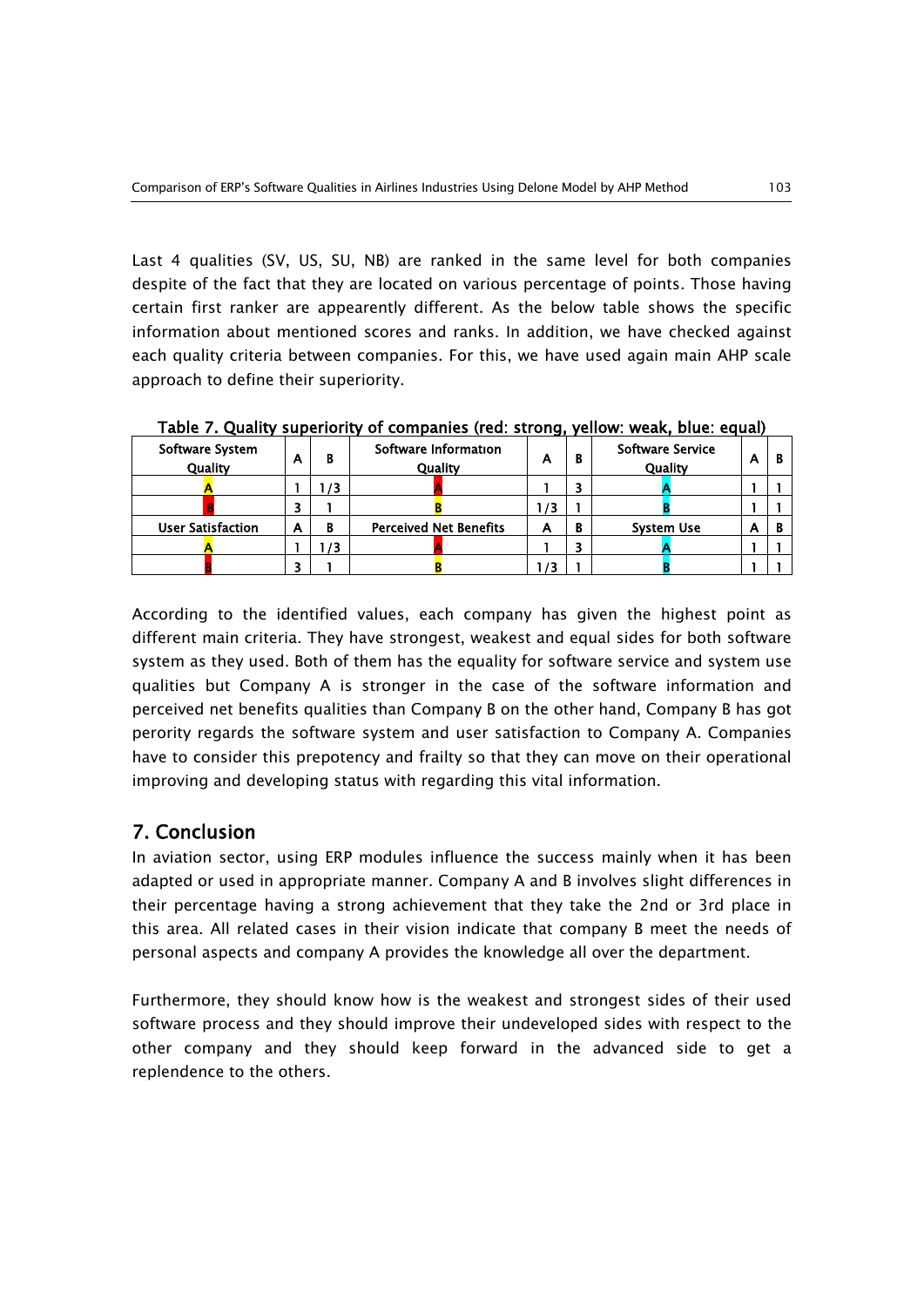This study's first survey question is explained as given ranks for each company. Second survey question is not mentioned the differences in clear because both two companies have a similar and near percentage for their first and second chosen software qualities. These two companies have an equal performance in business sector but we have to mentione here; Company A is more preferred company according to the level of aircraft and operational areas.

#### References

- Ali, M. (2013). Decision Support for operational ERP systems implementation in Small and Medium Enterprises. Greenwich.
- Ankur Joshi, S. K. (2015). Likert Scale: Explored and Explained. British Journal of Applied Science & Technology, s. 396-403.
- Bishnoi, V. (2011). Implementation of Enterprise Resource Planning Software and Economic Analysis of Its Implementation in Indian Multinational Organizations. Modipuram, Meerut, India.
- Chen, B., & Zeng, Z. (2012). ERP Usage in Practice. Sweden: Jönköping International Business School.
- Davis, A. (2005). ERP Customization Impacts On Strategic Alignment and System Agility. Proceedings of the 2005 Southern Association of Information Systems Conference.
- DeLone, W.H. & McLean, E. M. (1992). Information systems success: the quest for the dependent variable. Information Systems Research 3, s. 60-95.
- DR, E. (2005). Likert scales. A history Proceedings of the 12th Conference on Historical Analysis and Research in Marketing. California: CHARM.
- Gail, M. & Sullivan, A. R. (2013). Analyzing and Interpreting Data from Likert-Type Scales. Journal of Graduate Medical Education. Journal of Graduate Medical Education, s. 541-542.
- Han, J., Liu, R., Swanner, B. & Yang, S. (2009). Executive Summary: Enterprise Resource Planning.
- Hatipoglu, S., & Isık, E. S. (2015). Havayolu Ulaşımında Hizmet Kalitesinin Ölçülmesi: İç Hatlarda Bir Uygulama. KSU Journal of Social Sciences 1, 293-312.
- Ngai, E., Law, C. & Wat, F. (2008). Examining the critical success factors in the adoption of enterprise resource planning. Elsevier Journal.
- Robey, D., R. J., & Boudreau. (2002). M. Learning to Implement Enterprise Systems: An Exploratory Study of the Dialectics of Change. Journal of Management Information Systems, s. 17-46.
- Robin, S. & Divahar, D. (2012). Selection of Reverse Logistics Provider Using AHP. Science Direct, s. 2005-2008.
- Saaty, T. L. (2008). Decision making with the analytic hierarchy process. Int. J. Services Sciences, Vol. 1, No. 1, s. 83-98.
- Themistocleous, M. I. (2001). ERP Problems and Application Integration Issues. An Empirical Survey (HICSS-34), s. 1-10, Hawaii.